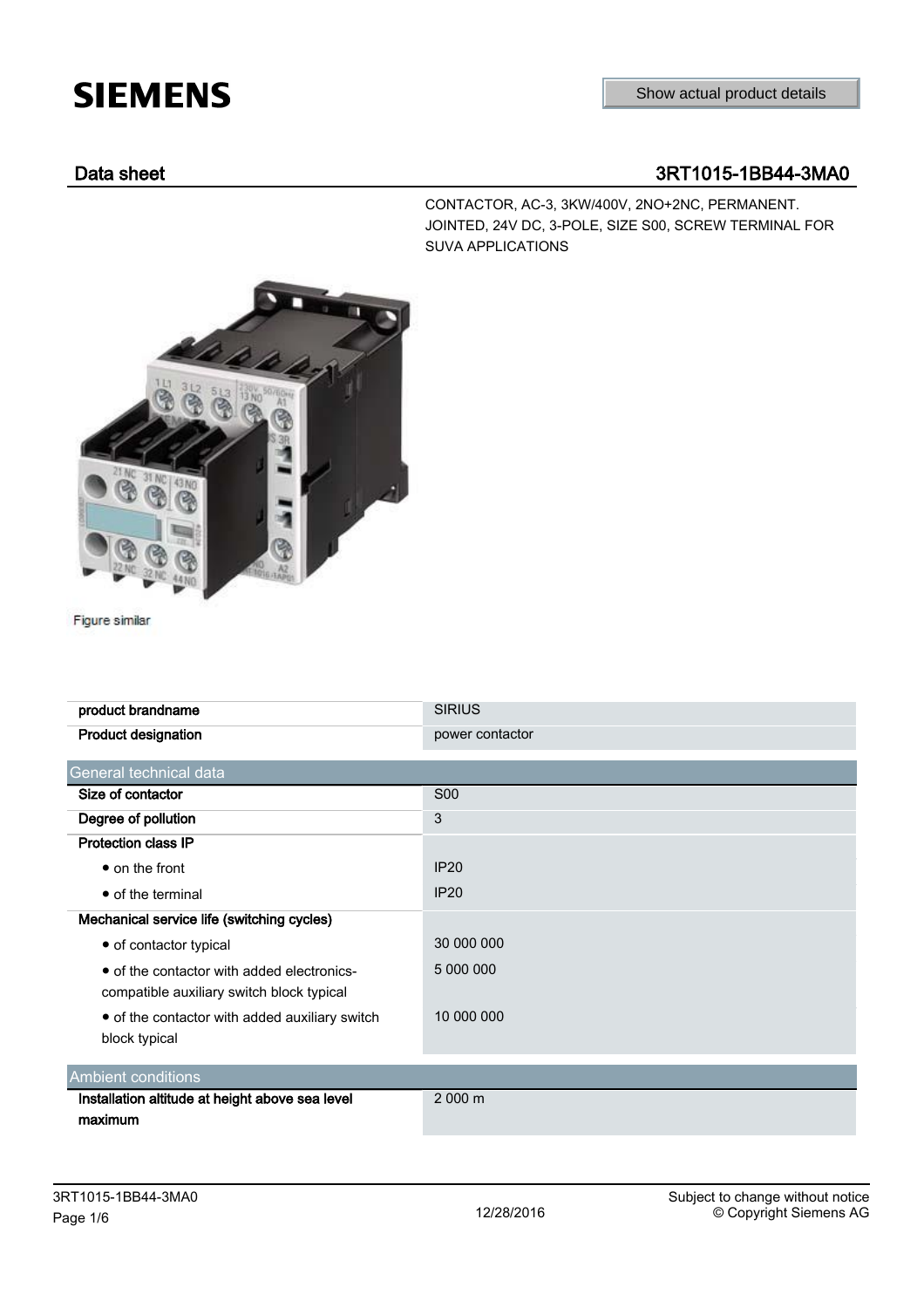| Ambient temperature                                                                |              |  |
|------------------------------------------------------------------------------------|--------------|--|
| · during operation                                                                 | $-25$ +60 °C |  |
|                                                                                    |              |  |
| Main circuit                                                                       |              |  |
| Number of poles for main current circuit                                           | 3            |  |
| Number of NO contacts for main contacts<br>Number of NC contacts for main contacts | 3            |  |
| <b>Operating current</b>                                                           | 0            |  |
| $\bullet$ at AC-1 at 400 V                                                         |              |  |
|                                                                                    | 18 A         |  |
| - at ambient temperature 40 °C rated value<br>$\bullet$ at AC-1                    |              |  |
| - up to 690 V at ambient temperature 40 $^{\circ}$ C<br>rated value                | 18 A         |  |
| - up to 690 V at ambient temperature 60 $^{\circ}$ C<br>rated value                | 16 A         |  |
| $\bullet$ at AC-3                                                                  |              |  |
| - at 400 V rated value                                                             | <b>7A</b>    |  |
| <b>Operating current</b>                                                           |              |  |
| • at 1 current path at DC-1                                                        |              |  |
| - at 24 V rated value                                                              | 15 A         |  |
| - at 110 V rated value                                                             | 1.5A         |  |
| • with 2 current paths in series at DC-1                                           |              |  |
| - at 24 V rated value                                                              | 15 A         |  |
| - at 110 V rated value                                                             | 8.4 A        |  |
| • with 3 current paths in series at DC-1                                           |              |  |
| - at 24 V rated value                                                              | 15 A         |  |
| - at 110 V rated value                                                             | 15 A         |  |
| <b>Operating current</b>                                                           |              |  |
| • at 1 current path at DC-3 at DC-5                                                |              |  |
| - at 24 V rated value                                                              | 15 A         |  |
| - at 110 V rated value                                                             | 0.1A         |  |
| • with 2 current paths in series at DC-3 at DC-5                                   |              |  |
| - at 110 V rated value                                                             | 0.25A        |  |
| - at 24 V rated value                                                              | 15 A         |  |
| • with 3 current paths in series at DC-3 at DC-5                                   |              |  |
| - at 110 V rated value                                                             | 15 A         |  |
| - at 24 V rated value                                                              | 15 A         |  |
| <b>Operating power</b>                                                             |              |  |
| $\bullet$ at AC-1                                                                  |              |  |
| - at 400 V rated value                                                             | <b>11 kW</b> |  |
| • at AC-2 at 400 V rated value                                                     | 3 kW         |  |
| $\bullet$ at AC-3                                                                  |              |  |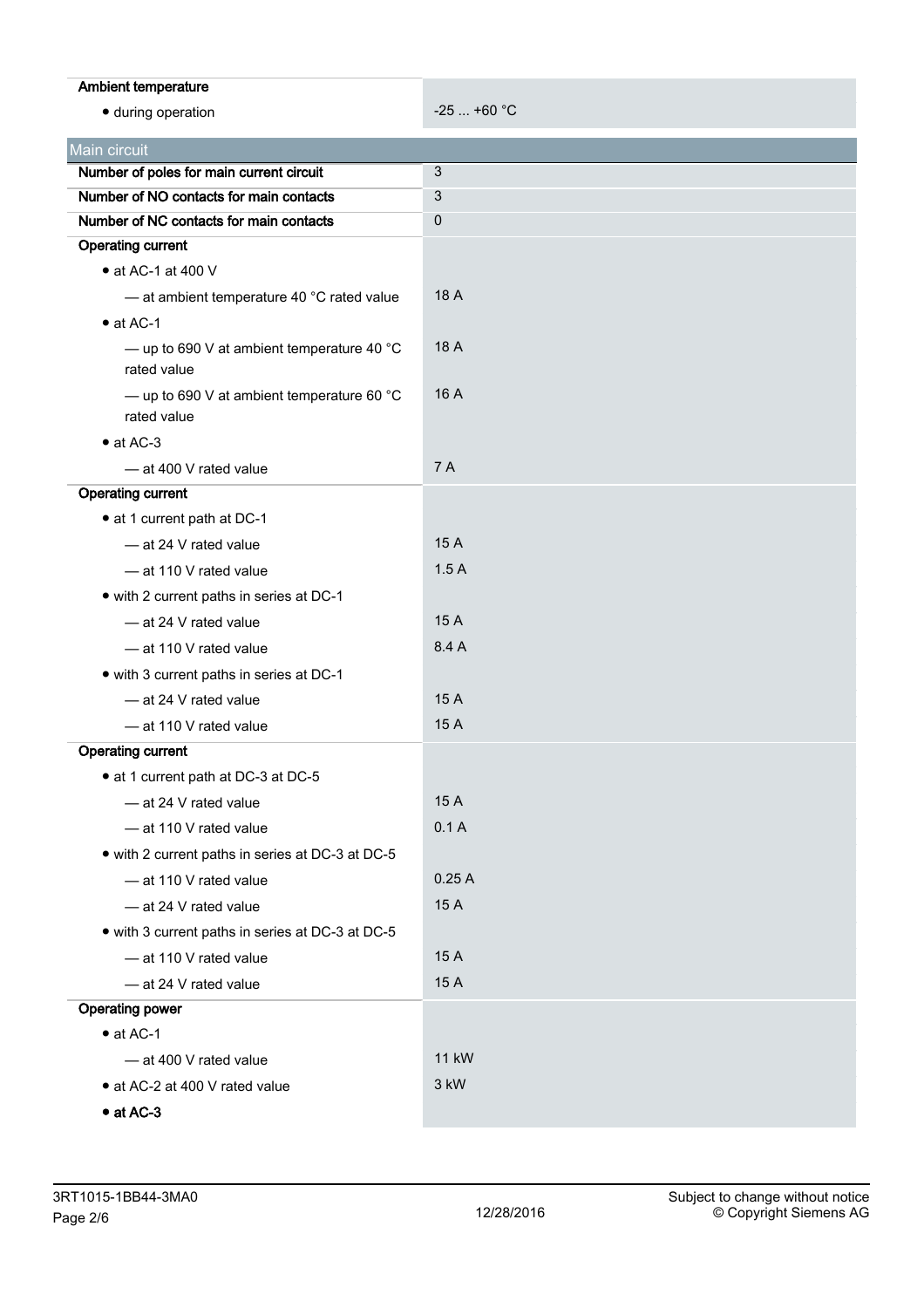| - at 400 V rated value                                                            | 3 kW                                            |
|-----------------------------------------------------------------------------------|-------------------------------------------------|
| — at 500 V rated value                                                            | 3.5 kW                                          |
| -at 690 V rated value                                                             | 4 kW                                            |
| Power loss [W] at AC-3 at 400 V for rated value of                                | 0.42W                                           |
| the operating current per conductor                                               |                                                 |
| Control circuit/ Control                                                          |                                                 |
| Type of voltage of the control supply voltage                                     | DC                                              |
| Control supply voltage at DC                                                      |                                                 |
| • rated value                                                                     | 24 V                                            |
| Operating range factor control supply voltage rated<br>value of magnet coil at DC | 0.851.1                                         |
| Closing power of magnet coil at DC                                                | 3.3 W                                           |
| Holding power of magnet coil at DC                                                | 3.3 W                                           |
| Auxiliary circuit                                                                 |                                                 |
| Number of NC contacts                                                             |                                                 |
| • for auxiliary contacts                                                          |                                                 |
| - instantaneous contact                                                           | $\overline{2}$                                  |
| Number of NO contacts                                                             |                                                 |
| • for auxiliary contacts                                                          |                                                 |
| - instantaneous contact                                                           | $\overline{2}$                                  |
| Operating current at AC-12 maximum                                                | 10 A                                            |
| <b>Operating current at AC-15</b>                                                 |                                                 |
| • at 230 V rated value                                                            | 6 A                                             |
| • at 400 V rated value                                                            | 3A                                              |
| <b>Operating current at DC-12</b>                                                 |                                                 |
| • at 60 V rated value                                                             | 6 A                                             |
| • at 110 V rated value                                                            | 3A                                              |
| · at 220 V rated value                                                            | 1A                                              |
| Operating current at DC-13                                                        |                                                 |
| • at 24 V rated value                                                             | 10 A                                            |
| • at 60 V rated value                                                             | 2A                                              |
| • at 110 V rated value                                                            | 1A                                              |
| • at 220 V rated value                                                            | 0.3A                                            |
| Contact reliability of auxiliary contacts                                         | 1 faulty switching per 100 million (17 V, 1 mA) |
| Short-circuit protection                                                          |                                                 |
| Design of the fuse link                                                           |                                                 |
| • for short-circuit protection of the main circuit                                |                                                 |
| - with type of coordination 1 required                                            | fuse gL/gG: 35 A                                |
| - with type of assignment 2 required                                              | fuse gL/gG: 20 A                                |
| • for short-circuit protection of the auxiliary switch<br>required                | fuse gL/gG: 10 A                                |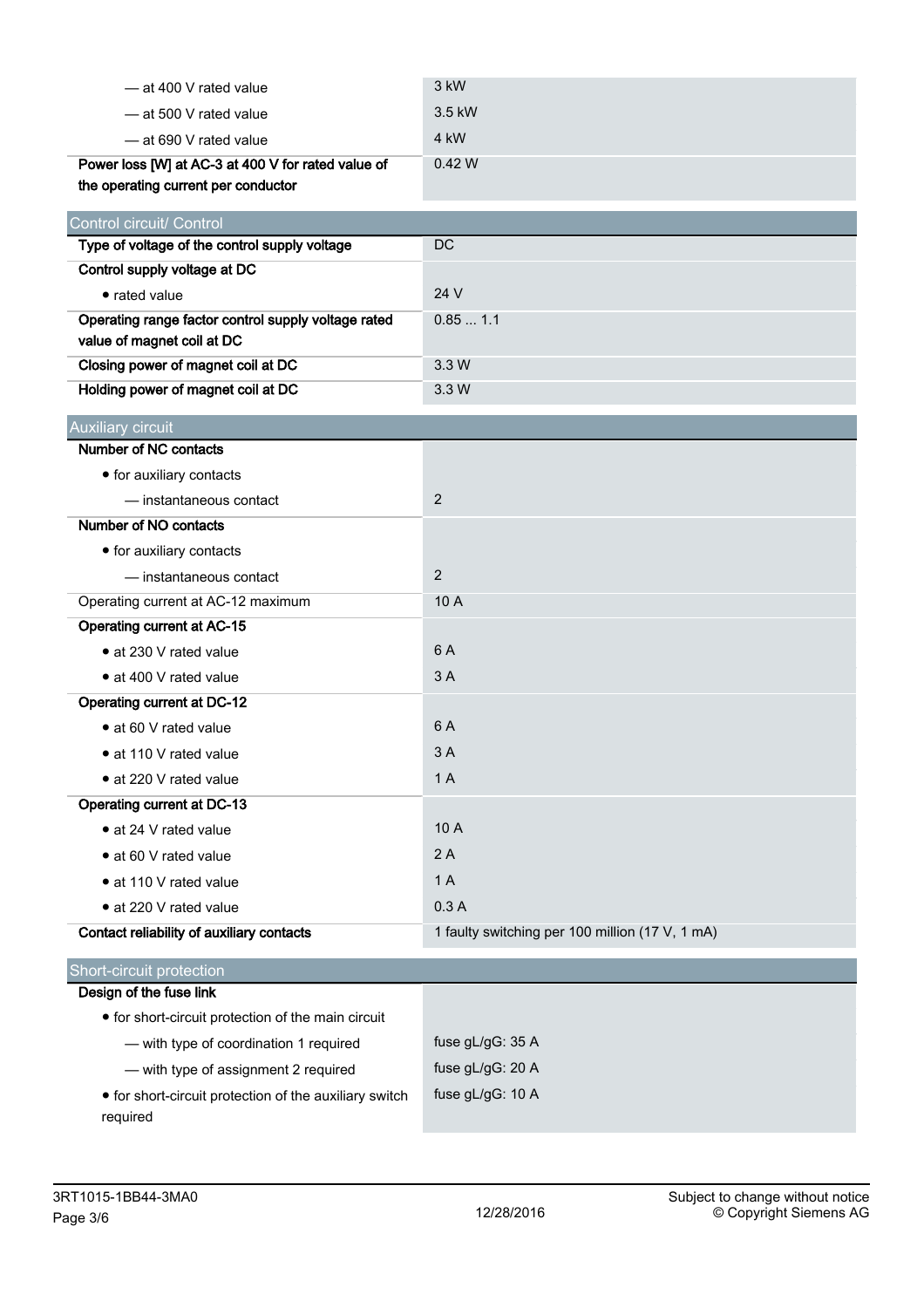| Installation/ mounting/ dimensions                            |                                                                                                     |  |  |  |  |
|---------------------------------------------------------------|-----------------------------------------------------------------------------------------------------|--|--|--|--|
| <b>Mounting type</b>                                          | screw and snap-on mounting onto 35 mm standard mounting rail<br>according to DIN EN 50022           |  |  |  |  |
| • Side-by-side mounting                                       | Yes                                                                                                 |  |  |  |  |
| Height                                                        | 57.5 mm                                                                                             |  |  |  |  |
| Width                                                         | 45 mm                                                                                               |  |  |  |  |
| Depth                                                         | 111 mm                                                                                              |  |  |  |  |
| Required spacing                                              |                                                                                                     |  |  |  |  |
| • for grounded parts                                          |                                                                                                     |  |  |  |  |
| - at the side                                                 | 6 mm                                                                                                |  |  |  |  |
|                                                               |                                                                                                     |  |  |  |  |
| <b>Connections/Terminals</b><br>Type of electrical connection |                                                                                                     |  |  |  |  |
| • for main current circuit                                    |                                                                                                     |  |  |  |  |
|                                                               | screw-type terminals                                                                                |  |  |  |  |
| • for auxiliary and control current circuit                   | screw-type terminals                                                                                |  |  |  |  |
| Type of connectable conductor cross-sections                  |                                                                                                     |  |  |  |  |
| • for main contacts                                           |                                                                                                     |  |  |  |  |
| — solid                                                       | 2x (0.5  1.5 mm <sup>2</sup> ), 2x (0.75  2.5 mm <sup>2</sup> ), max. 2x (0.75  4 mm <sup>2</sup> ) |  |  |  |  |
| - single or multi-stranded                                    | 2x (0,5  1,5 mm <sup>2</sup> ), 2x (0,75  2,5 mm <sup>2</sup> ), max. 2x (0,75  4 mm <sup>2</sup> ) |  |  |  |  |
| - finely stranded with core end processing                    | 2x (0.5  1.5 mm <sup>2</sup> ), 2x (0.75  2.5 mm <sup>2</sup> )                                     |  |  |  |  |
| • at AWG conductors for main contacts                         | 2x (20  16), 2x (18  14), 1x 12                                                                     |  |  |  |  |
| Type of connectable conductor cross-sections                  |                                                                                                     |  |  |  |  |
| • for auxiliary contacts                                      |                                                                                                     |  |  |  |  |
| — solid                                                       | 2x (0.5  1.5 mm <sup>2</sup> ), 2x (0.75  2.5 mm <sup>2</sup> ), max. 2x (0.75  4 mm <sup>2</sup> ) |  |  |  |  |
| - finely stranded with core end processing                    | 2x (0.5  1.5 mm <sup>2</sup> ), 2x (0.75  2.5 mm <sup>2</sup> )                                     |  |  |  |  |
| • at AWG conductors for auxiliary contacts                    | 2x (20  16), 2x (18  14), 1x 12                                                                     |  |  |  |  |

Certificates/approvals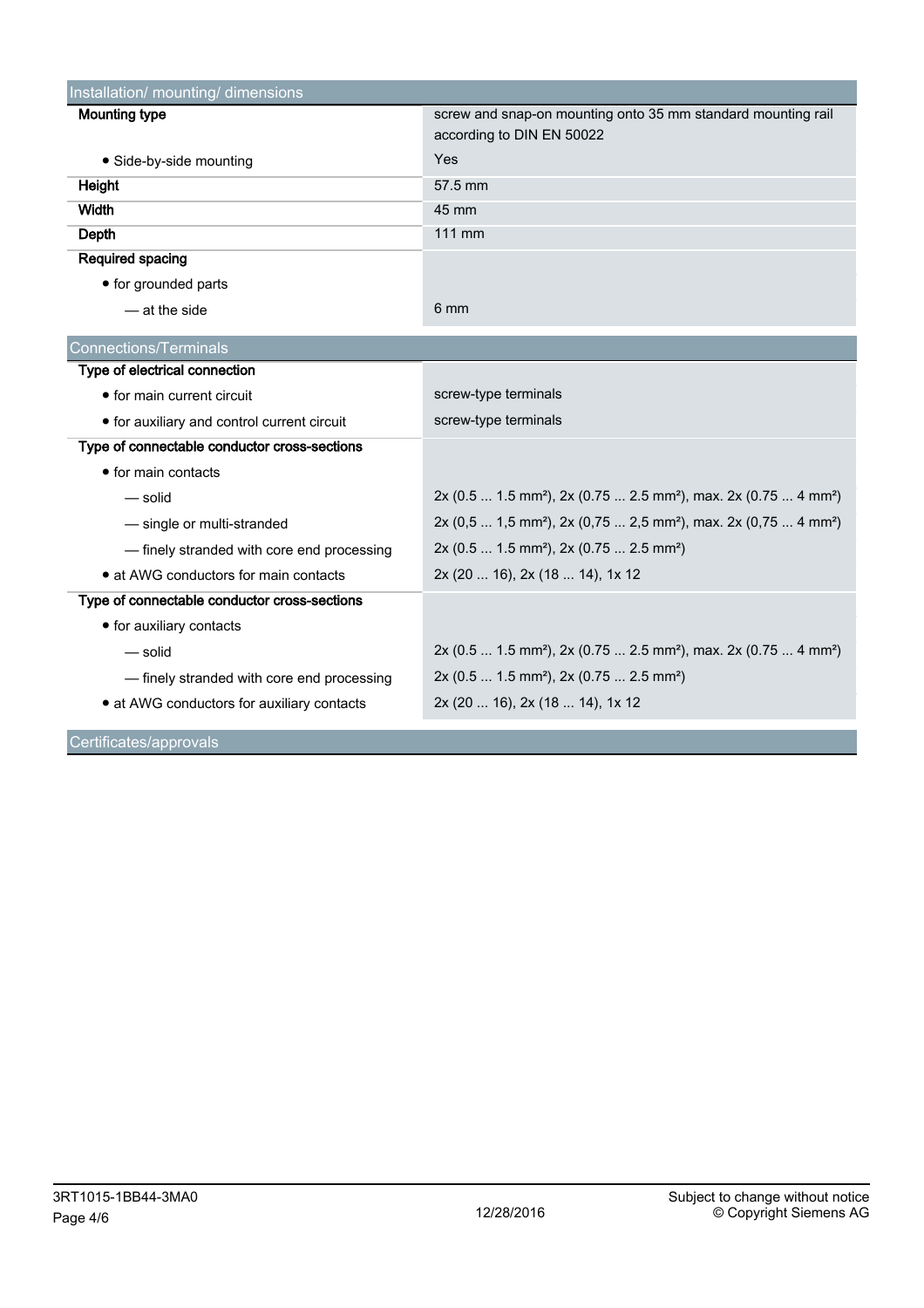| <b>General Product Approval</b> |                         |         | <b>Functional</b>              | <b>Declaration of</b>               | <b>Test</b>                                       |  |  |  |
|---------------------------------|-------------------------|---------|--------------------------------|-------------------------------------|---------------------------------------------------|--|--|--|
|                                 |                         |         | Safety/Safety                  | Conformity                          | <b>Certificates</b>                               |  |  |  |
|                                 |                         |         | of Machinery                   |                                     |                                                   |  |  |  |
| CSA                             | UL                      |         | Baumusterprüfbesc<br>heinigung | $\boldsymbol{\epsilon}$<br>EG-Konf. | spezielle<br>Prüfbescheinigunge<br>$\overline{u}$ |  |  |  |
| <b>Shipping Approval</b>        |                         |         |                                |                                     |                                                   |  |  |  |
|                                 | <b>JA</b><br><b>DNV</b> | GL®     | <b>Lloyd's</b><br>Register     |                                     |                                                   |  |  |  |
| <b>ABS</b>                      | <b>DNV</b>              | GL      | LRS                            | <b>PRS</b>                          | <b>RINA</b>                                       |  |  |  |
| Shipping<br>Approval            | other                   |         |                                |                                     |                                                   |  |  |  |
| <b>RMRS</b>                     | Bestätigungen           | sonstig | Umweltbestätigung              |                                     |                                                   |  |  |  |

## Further information

Information- and Downloadcenter (Catalogs, Brochures,…) <http://www.siemens.com/industrial-controls/catalogs>

Industry Mall (Online ordering system)

<https://mall.industry.siemens.com/mall/en/en/Catalog/product?mlfb=3RT1015-1BB44-3MA0>

Cax online generator

<http://support.automation.siemens.com/WW/CAXorder/default.aspx?lang=en&mlfb=3RT1015-1BB44-3MA0>

Service&Support (Manuals, Certificates, Characteristics, FAQs,...) <https://support.industry.siemens.com/cs/ww/en/ps/3RT1015-1BB44-3MA0>

Image database (product images, 2D dimension drawings, 3D models, device circuit diagrams, EPLAN macros, ...) [http://www.automation.siemens.com/bilddb/cax\\_de.aspx?mlfb=3RT1015-1BB44-3MA0&lang=en](http://www.automation.siemens.com/bilddb/cax_de.aspx?mlfb=3RT1015-1BB44-3MA0&lang=en)